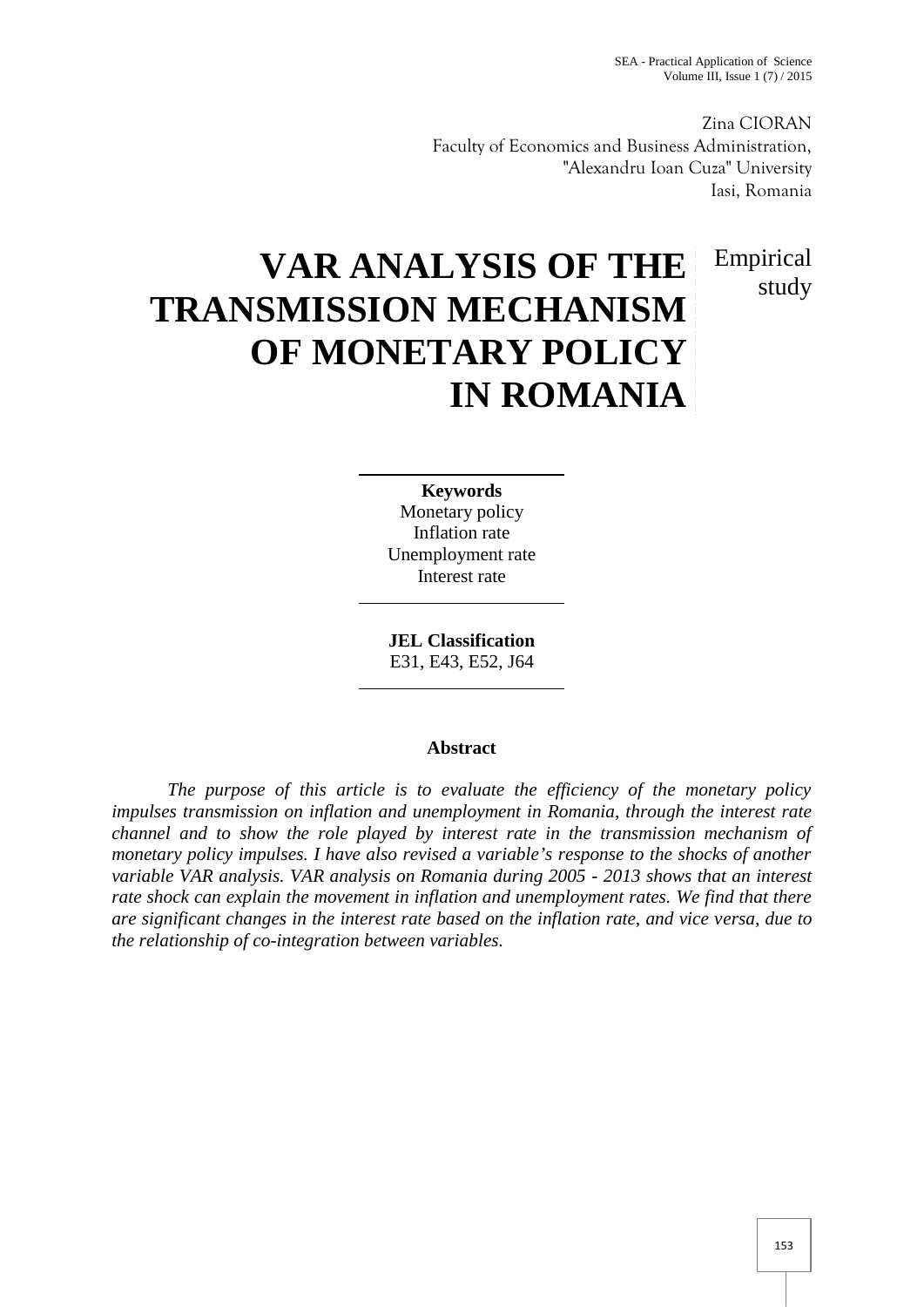#### **Introduction**

The monetary policy is an active field in the research dedicated to macro economy. In the last decade, the interest in knowing the transmission mechanism of monetary policy has increased considerably. Various empirical studies confirm the importance of knowing the transmission mechanism of monetary policy and the existing literature in the field recognizes it. Knowing the dynamics of inflation and a thorough monetary analysis provides important information for consumers and investors and other decision factors.

In the last few years, the empirical results obtained for the countries of Central and Eastern Europe (CEE) regarding the study of the transmission mechanism of monetary policy, are less conclusive, sometimes even contradictory. If for the US, the UK or the eurozone, we find various studies, on the example of countries in Central and Eastern Europe, we will find less, of which we can mention: Ganev et al. (2002), Elbourne and de Haan (2006), Coricelli, Egbert and MacDonald (2006), Anzuini and Levy (2007), Minea and Rault (2008), Gavin and Kemma (2009), Jarocinska (2010), Minea and Rault (2011), Pirovano (2011), Spulb  $r$  et al. (2012). The differences between monetary policy in the emerging economies and the one in the developed countries are caused by different economic contexts. If in developed economies, monetary policy rates have been reduced almost to zero since the beginning of the crisis to avoid the risk of deflation, in the emerging economies, the supply shocks have prevented a higher reduction in the monetary policy interest rate.

An example of a country where empirical studies have identified an important function of the interest rate channel is Germany, a change in interest rates leading to significant change in investment decisions (Sigfried, 2000). Also, Columbia is a case of operation of the interest rate channel, states Carrasquilla (BIS). Another assessment on the functioning of the credit channel belongs to Nemenyi Judith (ONB, 1996) regarding Hungary. The above mentioned author also claims the importance of the real interest rate and not of the nominal one. However the operation of one or another transmission channels of monetary policy are quite controversial in Hungary, because it is quite difficult to reveal the role of each in a changing economy, with inflows of foreign capital and a strong capital market development. In Poland, Rzszard Kokoszcznski (ONB, 1996), mentions the existence of an interest rate channel, at least in the first part of the transition, when economic agents were based on external financing, taking the form of a bank credit.

#### **The transmission mechanism of the monetary policy in Romania**

Over the past few years, many central banks in emerging countries or in countries in transition have developed or are developing structural models for the monetary policy transmission mechanism.

Starting from the definition of the NBR, according to which the monetary policy transmission mechanism is the totality of the channels through which the central bank, using a varied set of monetary policy instruments can influence aggregate demand and price dynamics in the economy, we will try to evaluate the effectiveness of transmission for these impulses on inflation and employment.

Many researchers (Cecchetti, 2001; Angeloni et al, 2003) showed that there are differences in the monetary policy transmission channels from one country to another, although important steps have been taken to integrate market goods and services, to implement integrated and monetary policies and synchronization of economic cycles. In the Romanian economy, the issue of monetary policy transmission mechanism was approached by Antohi, Udrea and Braun (2003) who have attempted to identify the main features of this mechanism in Romania.

In this chapter we will evaluate the effectiveness of monetary policy impulse transmission on inflation and unemployment in Romania, through the interest rate channel and we will show the role played by the interest rate transmission mechanism of monetary policy impulses, that is, we will try to show that a shock interest rate can explain a movement in the inflation rate and in the unemployment rate by default. Using the AutoCorrect model vector (Vector Error Correction Model) and the shock response function, we study the response of macroeconomic variables to a monetary policy shock through the interest rate, during 2005M01- 2013M12.

For the Central Bank, the information on the period in which inflation manages to reach an equilibrium state after a shock, is vital. This information helps the Central Bank to take decisions on interest rate adjustment in order to achieve the objective of inflation targeting. One of the problems the Central Bank faces, refers to imperfect control that it has on inflation because of the lags in monetary policy transmission mechanism, of uncertainties related to this mechanism, the current state of the economy and the future shocks related to it, as well as of the factors that are unrelated to monetary policy.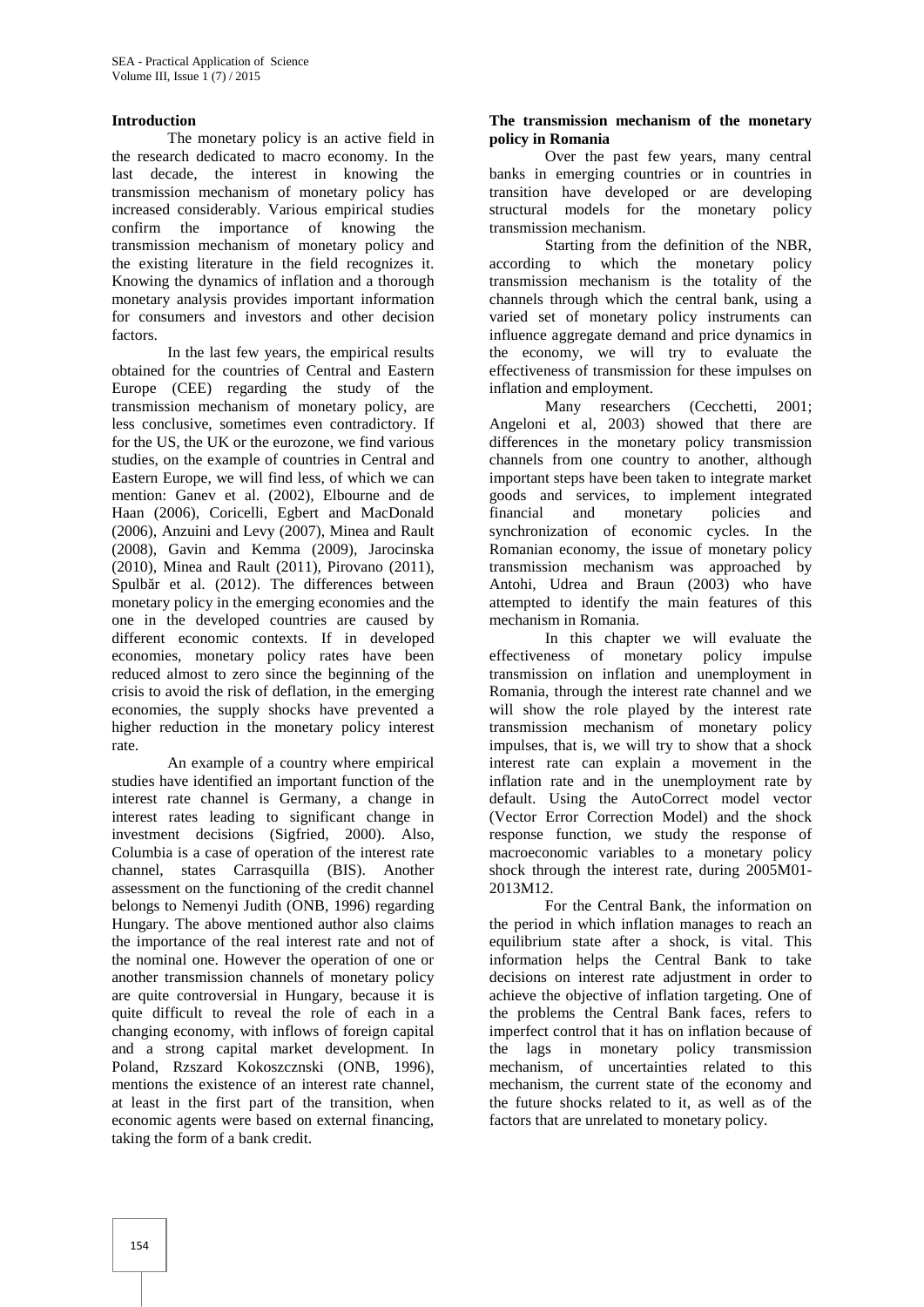#### **The methodology and the data used in the empirical analysis**

The transmission of monetary policy impulses through the interest rate, on inflation and unemployment is analyzed using the autoregression vector model (VAR), to capture the dynamic interactions between variables. The analysis is based on data series with monthly frequency range between 2005M01-2013M12. This model provides a simplified and formalized description of the monetary policy transmission mechanism towards inflation and other macro variables of interest. Here we present a VAR analysis model for the estimation of the effects caused by the monetary policy shocks, using Romania as a case study.

To achieve the target (analysis of the relationship between inflation rate and the chosen macroeconomic variables) we analyze a dataset at the level of Romania. The analyzed variables are shown in Appendix A, Table 1.

In order to estimate a model among the studied variables we must follow these steps:

- Verify the stationarity of time series;

- Verify the co-integration relationship between the studied variables.

This model's role is to integrate all relevant information in a consistent way, to generate an inflation projection of a trajectory of monetary policy interest rate that serve as benchmarks for the NBR Administration Board decisions.

**Testing the time series stationarity**

To verify if the time series are stationary, unit root tests can be applied, such as the Augmented Dickey-Fuller (ADF) test.

The hypotheses of the stationarity testing using the ADF test are:

H0:  $y_t \sim I(1)$  (the series is not stationary)

H0:  $y_t \sim I(0)$  (the series is stationary)

A time series is stationarized through the *d* order difference filter. An  $y_t$  time series containing d real roots of unit is called *d* order integrated series and it is noted  $I(d)$ . If the tests show the presence of a single unit root, then the time series is called order one integrated and it is noted I(1) (Gage 2009).

a) Checking the data series stationarity in regards to the *Interest rate*

For the *Interest rate* series, ADF's statistic value is equal to 0.087 and has as correspondent a probability equal to 0.963 (see Appendix A, Table 2). The critical values are presented in the table for risk values of 0.01, 0.05 and 0.1. It is noted that the calculated absolute value is less than the theoretical value, so the null hypothesis is accepted, the series is stationary.

The stationarity for the differentiated series of order 1 is verified and we obtain a calculated value equal to 6804 correspondent to a probability of 0.000 (see see Appendix A, Table 3 ). So, the differentiated series of order 1 is stationary and is therefore integrated I (1)

b) Checking the data series stationarity in regards to the inflation rate

For the inflation rate series, the value of the ADF statistics equals  $-1.776$  and corresponds to a probability equal to 0.390 (see Appendix A, Table 4). It is noted that the calculated absolute value is less than the theoretical value, so it accepts the null hypothesis, the series is stationary.

The stationarity for the differentiated series of order 1 is verified and we obtain a calculated value equal to -4.09 correspondent to a probability of 0.00159 (see Appendix A, Table 5). So, the differentiated series of order 1 is stationary. c) Checking the data series stationarity in regards to the *Unemployment rate*

For the *Unemployment rate* series, the value of the ADF statistics equals – 2.164 and corresponds to a probability equal to 0.2206 (see Appendix A, Table 6). It is noted that the calculated absolute value is less than the theoretical value, so it accepts the null hypothesis, the series is not stationary.

The stationarity for the differentiated series of order 1 is verified and we obtain a calculated value equal to -5.480 correspondent to a probability of 0.000 (see Appendix A, Table 7). So, the differentiated series of order 1 is stationary.

In conclusion, the differentiated series of order 1 are stationary, so the 3 initial data series are integrated series I (1).

#### **The analysis of the cointegration relationship between the studied variables**

Given that our empirical analysis focuses on three variables, we suspect the existence of some equilibrium relationship between them. I tested the number of the cointegration relations using the Johansen Cointegration test. The Cointegration analysis involves the following steps:

**A) Verification of a long-term equilibrium relationship**. If two data series are cointegrated, then there is a stationary linear combination between them. Two cointegrated series cannot vary too much from one another, because deviations between their values have finite variance. The presence of cointegration also implies a causality relationship between the series' variation. If one series varies then the other series varies as well. This type of statistical causality is called Granger causality.

**B) Estimation of a dynamic correlation model, called** *error correction model.* This model explains the manner in which the short-term deviations are corrected from the equilibrium relationship.

A) The estimation the relationship between the considered variables is based on a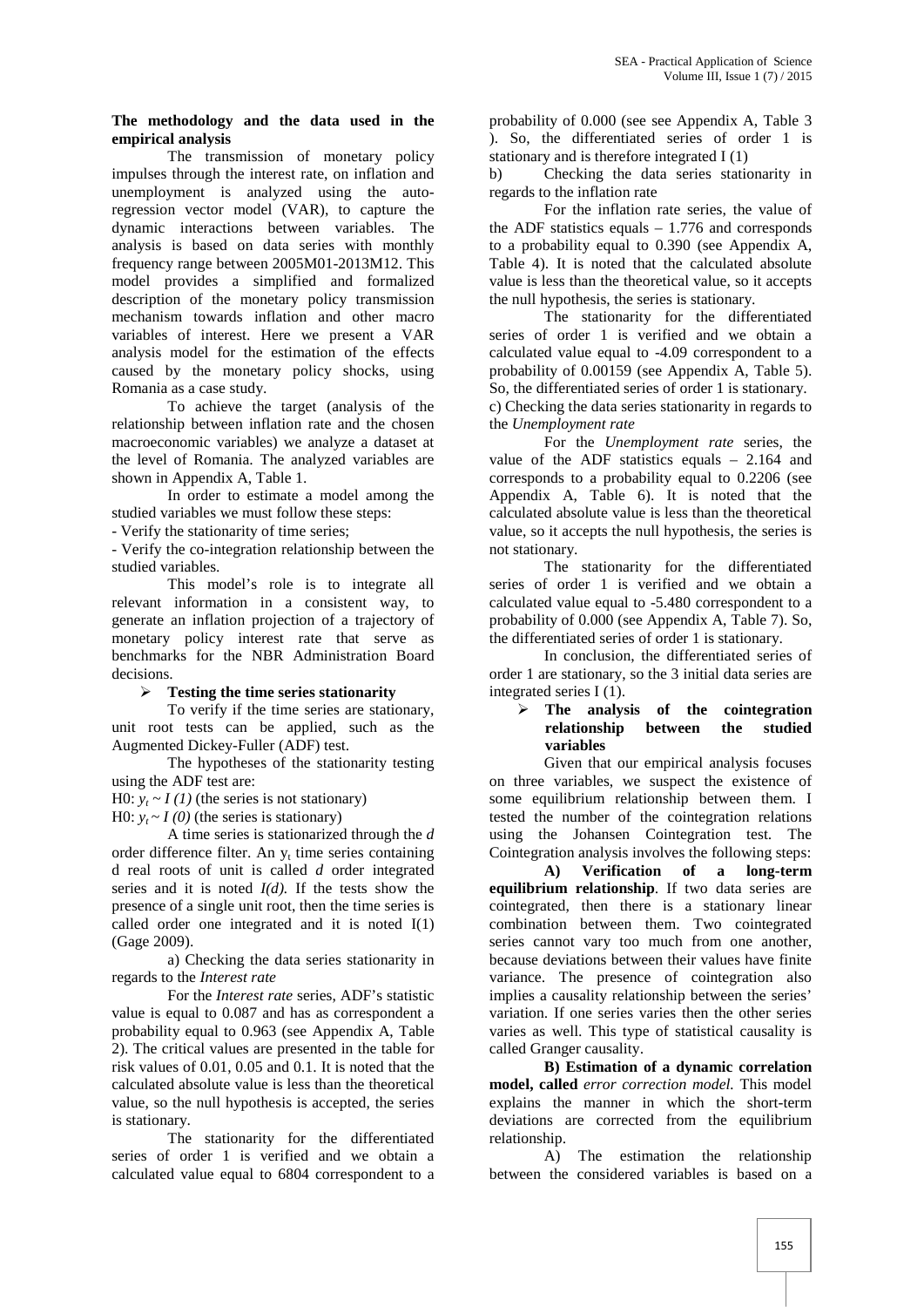system of regression models called autoregressive vector model (VAR). Each endogenous variable in the system is analyzed as a function of the lag values of all other endogenous variables in the system.

We consider  $Y_t$  a VAR model of p order. A VAR(p) process is a multivariate model used to represent a set of chronologic stationary series, dependent in time. The cointegrated series depend on one another in the long term. On short term, they may deviate from each other, but after a period of time, they have the same deviation.

The first step in building the VAR model is to establish the size corresponding to the lag (the delay operator). The values of an  $v_t$  series can be expressed based on the previous  $y_{t-1}$  value using a delay operator (Turturean, 2006). To determine the lag size different information criteria in E-Views are used. It is obtained based on the Schwartz (SC) and Hannan - Quinn (HQ) criteria, the identification of an optimal lag equals 2. Thus, the model that we want to estimate is a VAR (2) model. It is a model that includes the series of order 2 differences of the original series.

The VAR model estimation results are presented in Appendix A, Table 8. Each column in the table corresponds to an equation from the VAR model. The presented results correspond to the estimated coefficients, to the corresponding standard errors (in brackets) and to the *t*-test value.

For each equation statistical indicators are presented which allow assessing the quality of the estimated model. The values of the adjusted determination report  $(R^2_{adj})$  are large, allowing the acceptance of the considered models.

For the model in which the inflation rate is the dependent variable, the estimated equation is

$$
RI_t = \hat{\beta}_1 RI_{t-1} + \hat{\beta}_2 RD_{t-1} + \hat{\gamma}_1 RI_{t-2} + \hat{\gamma}_2 RD_{t-2} + e_t RI_t = 1.656 RI_{t-1} - 0.096 R.D_{t-1} - 0.702 R.L_{t-2}
$$

$$
Rl_t = 1,656RI_{t-1} - 0,096RD_{t-1} - 0,702RI_{t-2} + 0,122RD_{t-2} + e_t
$$

The model includes only variables with significant influence, that is, variables whose regression coefficients are statistically significant (coefficients for which  $|t_{calc}| > t_{critic} = 1,96$ ).

For the model in which the *Interest rate* is the dependent variable, the estimated equation is  $RD_t = \hat{a} + \hat{\beta}_1 RD_{t-1} + \hat{\beta}_2 RI_{t-1} + \hat{\gamma}_1 RD_{t-2} + e_t$  $RI_t = 0.975 + 1.295 RD_{t-1} + 0.319 RI_{t-1}$  $-0.449RD_{t-2} + e_t$ 

Between the two models, the best model is the model in which the *Inflation rate* is the dependent variable (according to the information criteria, it is the model with the lower AIC value).

The causal relationship requires a relationship of sequence of the variation of a variable depending on variation of another variable. The causality in this context is that the turning points for a series precede the turning points of the other series. This does not mean that if we change

the structure of a series, the other series is also changed. The causality analyzed statistically is called Granger causality. When the series are cointegrated, there must be at least a causal flow in the system.

The causality analysis results are significant for the following variables:

- there is a significant causality between the inflation and the interest rate risk considered by 1% and there is a significant causality and, vice-versa, between the interest rate and the inflation rate for the same risk of 1%.

- there is a significant causality for a risk of 10% between the unemployment rate and the interest rate, but the causality in reverse is not significant.

We can consider that the changes of the inflation and interest rate precede the unemployment changes. Also, it can be said that a change in the interest rate changes precede a change in the inflation rate.

#### **Impulse responses**

The response of a variable to another variable's shocks is represented in Appendix G. According to the estimates of the model parameters and the Granger causality test results, the links between the analyzed data series are shown through the graphs of the impulse-response function. A shock transmitted to an *i* variable directly affects not only that *i* variable but it is also sent to all endogenous variables through a dynamic structure (with lags) of the VAR model. The impulse response function traces the effects of a variable shock on the present and future values of the endogenous variables.

According to the study of Spulbar et al. (2012), we can say that we are witnessing the consolidation of the interest rate as an instrument of monetary policy transmission in Romania, which represents a support for the inflation targeting strategy(see Appendix B, Fig. 1).

Through the amplitude of the curves we measure the responses of a variable to the shocks of the variable itself or to the shocks of another variable (different values of 0 of the response function to impulse). In the example we got concerning the answer of the inflation and unemployment rate to an interest rate shock, we observe strong changes of the evolution of inflation to interest rate shocks and the other way around, as well as moderate response of the unemployment rate to the interest rate shocks. The changes in interest rates gradually act on inflation.

B) In order to study the mechanisms that connect the cointegrated series, we study a model that analyzes the short-term dynamics, called *error correction model*.

Because the three data sets are I integrates (1) it is necessary to check whether the series are cointegrated or not (linear combination of these

156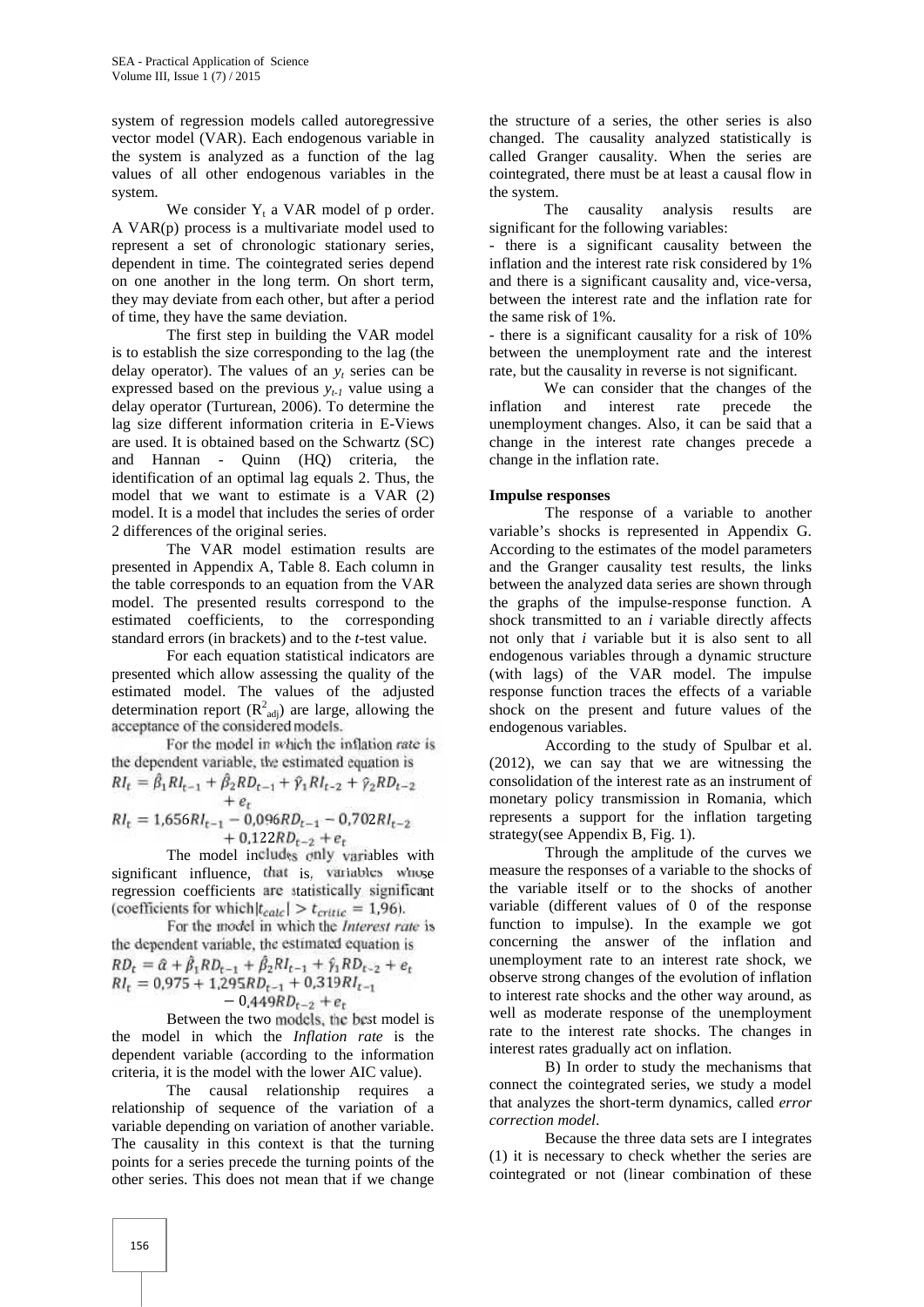series is still I (1). That is why the Johansen test is applied in Eviews. The presence of cointegration implies the existence of a long-term link between variables.

Based on the results of the Trace test statistics, we can accept the existence of a longterm link between the studied variables, given a 5% risk.

The second step in the analysis is to estimate the cointegrating error correction model (ECM) also called the equilibrium correction model. This model allows the short-term analysis of dynamic correlations and correcting the short term deviations from the long-term equilibrium. The ECM is a dynamic model of the 1 order differences of the variables used in the cointegration analysis.

The ECM estimated model, in which the *Inflation rate* is the dependent variable, can be written in two equivalent forms:

1)  $\Delta R l_t = \beta_1 (R I - R D)_{t-1} +$ +  $\mu_3 R l_{t-2}$  +  $\mu_4 R D_{t-1}$  +  $\mu_5 R D_{t-2}$  +  $e_t$ Deci,  $= 0.031(RI - RD)_{t-1} + 0.694RI_{t-1}$  $+ 0,162R I_{t-2} - 0,262R I_{t-1} +$  are  $+ 0,221RD_{t-2} + e_t$ 

2) 
$$
RI_{t} = (1 - \hat{\beta}_{1} - \hat{\beta}_{2})RI_{t-1} + (\hat{\beta}_{3} - \hat{\beta}_{2})RI_{t-1} - \hat{\beta}_{3}RI_{t-3} + (\hat{\beta}_{1} + \hat{\beta}_{4})RD_{t-1} + (\hat{\beta}_{1} + \hat{\beta}_{5}) RD_{t-2} - \hat{\beta}_{5} RD_{t-3} + e_{t}
$$
  
Deci,  

$$
RI_{t} = 0.275RI_{t-1} - 0.532RI_{t-1} - 0.162RI_{t-3}
$$

 $-v_{1}321$   $RD_{t-1}$  $+ 0.252 R D_{t-2} - 0.221 R D_{t-3} + e_t$ 

where  $e_t$  is the residual variable estimated by the method of the smallest squares.

The estimated equations only include variables that have significant influence on the dependent variable.

The ECM model is a mechanism that adjusts automatically so that deviations from the long-term equilibrium relationship are corrected automatically. This model is useful for the analysis regarding the response of one or more cointegrated variables to shock. It allows obtaining the response function to impulse, showing each variable's change to shock for a period of time.

Our empirical results show that, under the impact of a positive shock of the central bank monetary policy through interest rate, the macroeconomic variables move in the expected direction: inflation has a slightly downward trend and the unemployment has a moderate response to interest rate shocks (see Appendix B, Fig.2).

From a monetary policy perspective, our empirical results show the following aspects:

 $\triangleright$  Significant changes in the interest rate are observed based on the inflation rate, and vice versa, as a consequence of the

relationship of cointegration between variables.

- It may also be noted that the inflation rate responds positively to its own shocks and to interest rate shocks.
- $\triangleright$  In case of a shock in the unemployment rate, the inflation rate decreases, and after a period, its trajectory is going upward again.

#### **Conclusions:**

To capture the influence of the monetary policy rate and the unemployment rate on inflation, I used the autoregression vector methodology (VAR). We know that macroeconomic phenomena manifest as complex dynamic systems with feedback and mutual causality. Following a system type analysis, I tried to capture the connections between macroeconomic variables. The VAR model analysis materialized on the shock analysis in interest and unemployment rate on inflation. The cointegration relationship can be seen as a longterm relationship, a relationship of balance between variables. It was observed that on short-term, there are deviations from this equilibrium due to unforeseen shocks, but, if the analysis would be conducted on a longer term, the cointegration relationship between variables would tend towards equilibrium.

**This work was supported from the European Social Fund through Sectorial Operational Programme Human Resources Development 2007 – 2013, project number POSDRU/159/1.5/S/134197, project title "Performance and Excellence in Doctoral and Postdoctoral Research in Romanian Economics Science Domain".**

**References**

- [1] Angeloni, I., A. Kashyap, B. Mojon and D.Terlizzese (2003). The output-composition puzzle: a difference in the monetary transmission mechanism in the euro area and the U.S.Forthcoming: *Journal of Money, Credit and Banking*;
- [2] Antohi, D.; Udrea, I. and Braun, H.(2003)."Monetary policy transmission in Romania", Studies Notebooks NBR, No. 13;
- [3] Anzuini, A., Levy, A. (2007). Monetary policy shocks in the new EU members: a VAR approach. Applied Economics 39(9), pp.1147–1161, accessed on June 2012 at http://english.mnb.hu/Root/Dokumentumtar/E NMNB/Kutatas/mnben\_konf\_fomenu/m nb en\_3 rdconference/anzuini.pdf;
- [4] Cecchetti, S., (2001). Legal structure, financial structure and the monetary policy transmission mechanism, in: Deutsche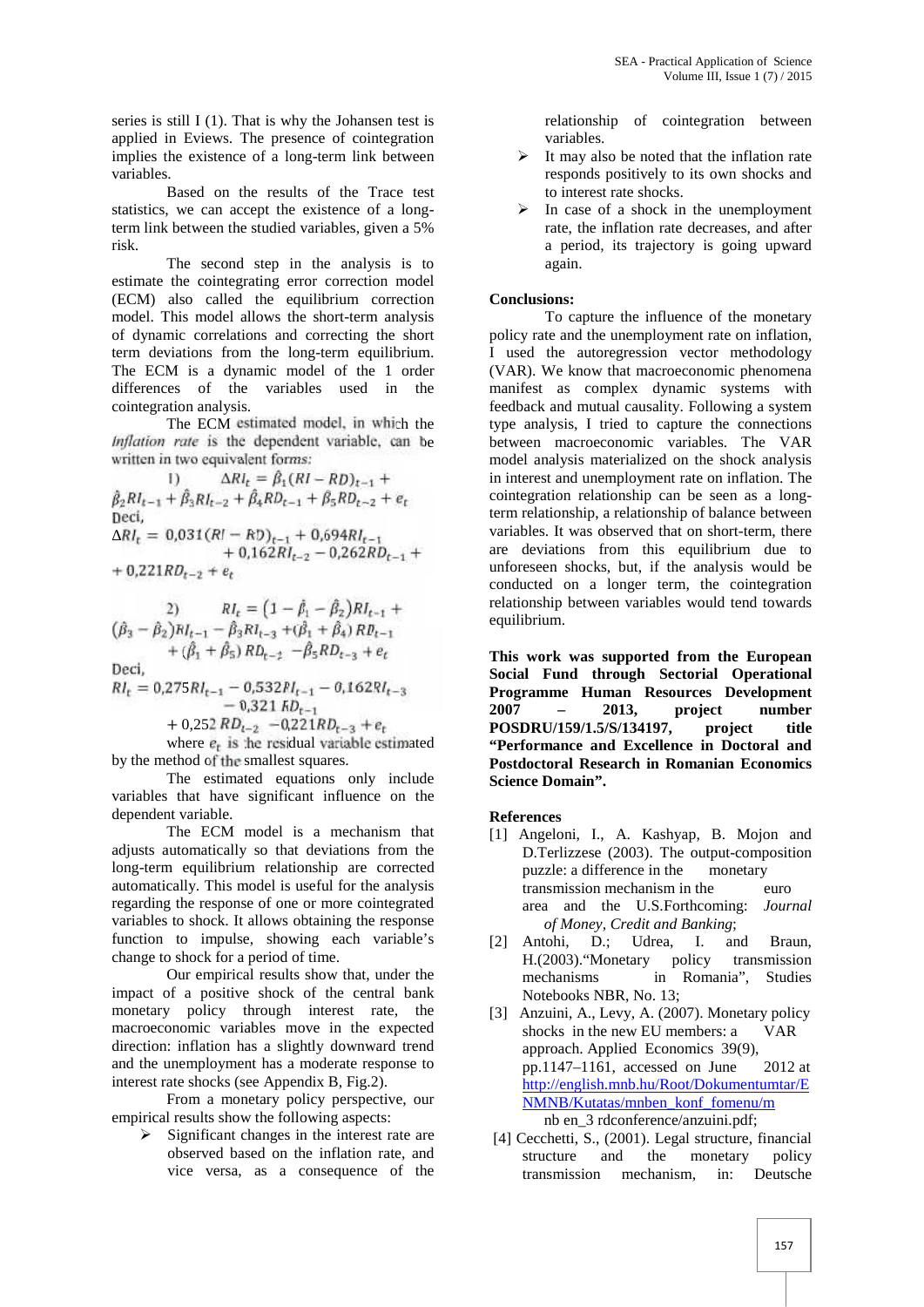Bundesbank (ed.), The Monetary Transmission Process, Palgrave;

- [5] Coricelli, F., Egbert, B., MacDonald, R. (2006). "Monetary transmission mechanism in Central and Eastern Europe: Gliding on a wind of change", *Working Paper*, No. 850, Wiliam Davidson Institute, Ann Arbor;
- $[6]$  Elbourne, A., de Haan, J.  $(2006)$ . "Financial structure and monetary policy transmission in transition countries", *Journal of Comparative Economics*, 34(1), pp. 1- 23;
- [7] Ganev, G., Molnar, K., Rybinski, K., Wozniak, P. (2002). "Transmission mechanism of monetary policy in Central and Eastern Europe", CASE Report 52, Center for Social and Economic Research, Warsaw;
- [8] Gavin, W.T., Kemme, D.M. (2009). "Using extraneous information to analyze the monetary policy in transition economies", *Journal of International Money and Finance,* 28(5), pp. 868-879;
- [9] Jarocinski, M.  $(2010)$ . "Responses to monetary policy shocks in the East and the West of Europe: a comparison", *Journal of Applied Econometrics*, 25, pp. 833-868;
- [10]Kokoszcznski, R., ONB, (1996). Monetary Policy in Transition: Strategies, Instruments

and Transmission Mechanisms, ONB;

- $[11]$ Minea, A., Rault, C.  $(2011)$ . "External Monetary Shocks and Monetary Integration: Evidence from the Bulgarian Currency Board", Economic Modelling, 28, pp. 2271- 2281
- [12] Nemenyi, J., ONB, (1996), Monetary Policy in Transition: Strategies, Instruments and Transmission Mechanisms, ONB
- [13]Pirovano M. (2010). "Financial Integration, Monetary Policy and Stock Prices: Empirical Evidence for the New EU Member States", *RePecWorking Paper, 02*4;
- [14]Sigfried N., A., (2000). Microeconometric evidence for a German credit channel, Hamburg University;
- [15]Spulbar, C., Nitoi, M., Stanciu, C. (2012). "Monetary policy analysis in Romania: A Bayesian VAR approach", *African Journal of Business Management, Vol. 6 (36)*, pp. 9957- 9968
- [16] Turturean, C.I. (2006), Metode statistice de analiz a seriilor de timp, Ed. Sedcom Libris, Ia i:

.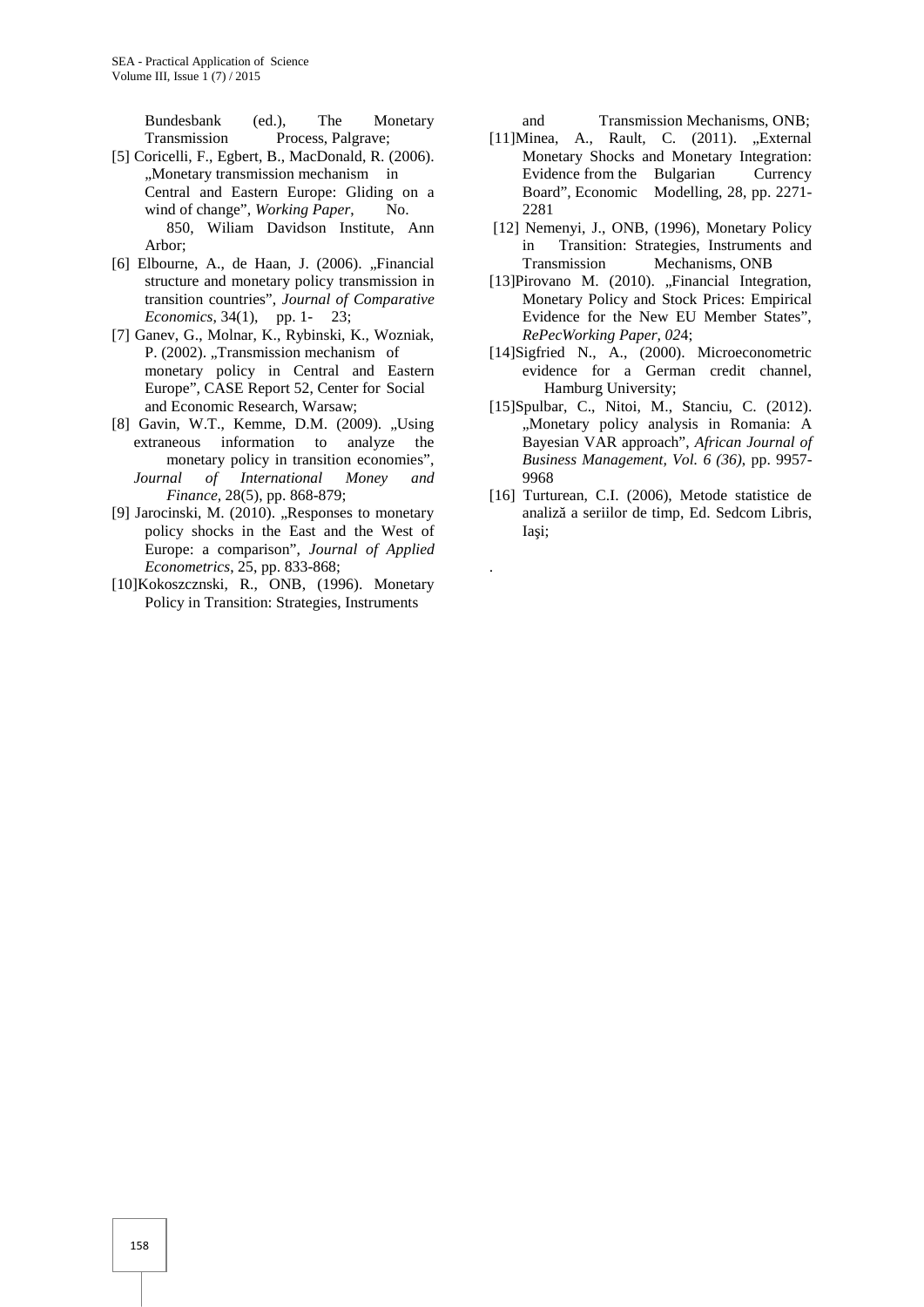# *Appendices*

### *Appendix A*

## Table 1*.*

*The statistical variables considered in the analysis*

| <b>Name</b>    | <b>Description</b>                    | <b>Period</b> | <b>Frequence</b> |
|----------------|---------------------------------------|---------------|------------------|
| Inflation rate | Monetary policy interest   2005-2013  |               | monthly          |
|                | rate                                  |               |                  |
| Inflation rate | Inflation rate                        | 2005-2013     | monthly          |
|                | Unemployment_rate   Unemployment_rate | 2005-2013     | monthly          |

The source is NRB, the Romanian National Institute of Statistics and Eurostat

Table 2.

*Results of the ADF test for the series of data concerning the interest rate*

| Null Hypothesis: Interest_rate has a unit root<br><b>Exogenous: Constant</b><br>Lag Length: 3 (Automatic - based on SIC, maxlag=12) |              |             |          |
|-------------------------------------------------------------------------------------------------------------------------------------|--------------|-------------|----------|
|                                                                                                                                     |              | t-Statistic | $Prob.*$ |
| <b>Augmented Dickey-Fuller test statistic</b>                                                                                       |              | 0.087145    | 0.9634   |
| <b>Test critical values:</b>                                                                                                        | 1% level     | $-3.492523$ |          |
|                                                                                                                                     | 5% level     | $-2.888669$ |          |
|                                                                                                                                     | $10\%$ level | $-2.581313$ |          |

\*MacKinnon (1996) one-sided p-values.

Table 3.

*Results of the ADF test for the series of data concerning the differentiated Interest rate*

| Null Hypothesis: D( Interest_rate) has a unit root<br><b>Exogenous: Constant</b> |                                                     |             |        |
|----------------------------------------------------------------------------------|-----------------------------------------------------|-------------|--------|
|                                                                                  | Lag Length: 3 (Automatic - based on SIC, maxlag=12) |             |        |
|                                                                                  |                                                     | t-Statistic | Prob.* |
| <b>Augmented Dickey-Fuller test statistic</b>                                    |                                                     | $-6.804489$ | 0.0000 |
| Test critical values:                                                            | 1% level                                            | $-3.493129$ |        |
|                                                                                  | 5% level                                            | $-2.888932$ |        |
|                                                                                  | $10\%$ level                                        | $-2.581453$ |        |
| *MacKinnon (1996) one-sided p-values.                                            |                                                     |             |        |

Table 4.

*Results of the ADF test for the series of data concerning the Inflation rate*

| Null Hypothesis: INFLATION_RATE has a unit root<br><b>Exogenous: Constant</b><br>Lag Length: 1 (Automatic - based on SIC, maxlag=12) |             |          |
|--------------------------------------------------------------------------------------------------------------------------------------|-------------|----------|
|                                                                                                                                      | t-Statistic | $Prob.*$ |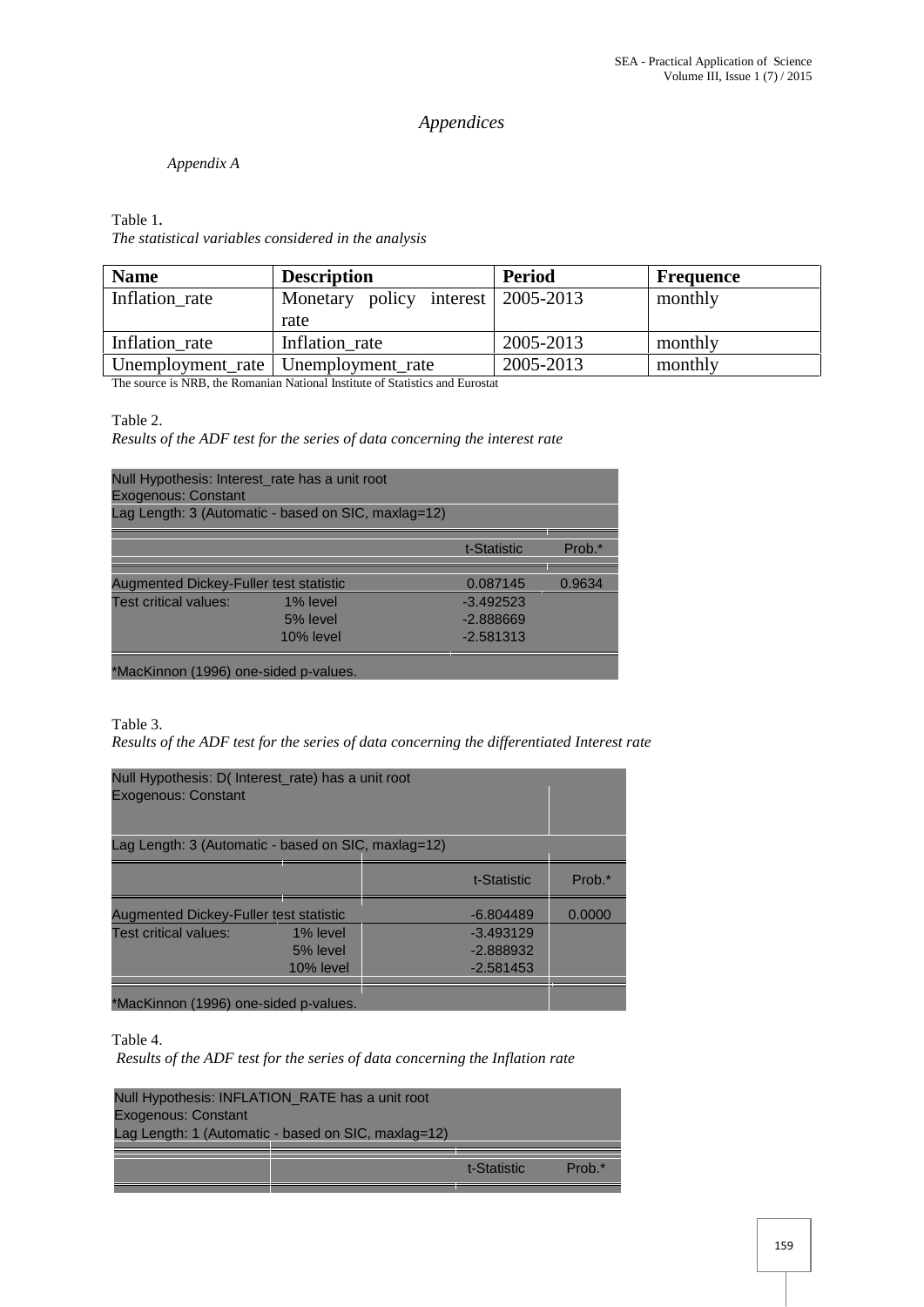| Augmented Dickey-Fuller test statistic |              | $-1.776586$ | 0.3903 |
|----------------------------------------|--------------|-------------|--------|
| Test critical values:                  | 1% level     | $-3.491345$ |        |
|                                        | 5% level     | $-2.888157$ |        |
|                                        | $10\%$ level | $-2.581041$ |        |
|                                        |              |             |        |

\*MacKinnon (1996) one-sided p-values.

Table 5.

*Results of the ADF test for the series of data concerning the differentiated Inflation rate*

| Null Hypothesis: D(INFLATION_RATE) has a unit root<br><b>Exogenous: Constant</b><br>Lag Length: 2 (Automatic - based on SIC, maxlag=12) |              |             |        |
|-----------------------------------------------------------------------------------------------------------------------------------------|--------------|-------------|--------|
|                                                                                                                                         |              | t-Statistic | Prob.* |
| <b>Augmented Dickey-Fuller test statistic</b>                                                                                           |              | $-4.090023$ | 0.0015 |
| Test critical values:                                                                                                                   | 1% level     | $-3.492523$ |        |
|                                                                                                                                         | 5% level     | $-2.888669$ |        |
|                                                                                                                                         | $10\%$ level | $-2.581313$ |        |

Table 6.

*Results of the ADF test for the series of data concerning the Unemployment rate*

| Null Hypothesis: UNEMPLOYMENT_RATE has a unit root<br><b>Exogenous: Constant</b><br>Lag Length: 1 (Automatic - based on SIC, maxlag=12) |              |             |        |
|-----------------------------------------------------------------------------------------------------------------------------------------|--------------|-------------|--------|
|                                                                                                                                         |              | t-Statistic | Prob.* |
| Augmented Dickey-Fuller test statistic                                                                                                  |              | $-2.164049$ | 0.2206 |
| Test critical values:                                                                                                                   | 1% level     | $-3.491345$ |        |
|                                                                                                                                         | 5% level     | $-2.888157$ |        |
|                                                                                                                                         | $10\%$ level | $-2.581041$ |        |
| *MacKinnon (1996) one-sided p-values.                                                                                                   |              |             |        |

Table 7.

*Results of the ADF test for the series of data concerning the differential Unemployment rate*

| Null Hypothesis: D(UNEMPLOYMENT_RATE) has a unit root<br><b>Exogenous: Constant</b><br>Lag Length: 0 (Automatic - based on SIC, maxlag=12) |              |             |        |
|--------------------------------------------------------------------------------------------------------------------------------------------|--------------|-------------|--------|
|                                                                                                                                            |              | t-Statistic | Prob.* |
| <b>Augmented Dickey-Fuller test statistic</b>                                                                                              |              | $-5.480603$ | 0.0000 |
| Test critical values:                                                                                                                      | 1% level     | $-3.491345$ |        |
|                                                                                                                                            | 5% level     | $-2.888157$ |        |
|                                                                                                                                            | $10\%$ level | $-2.581041$ |        |
| *MacKinnon (1996) one-sided p-values.                                                                                                      |              |             |        |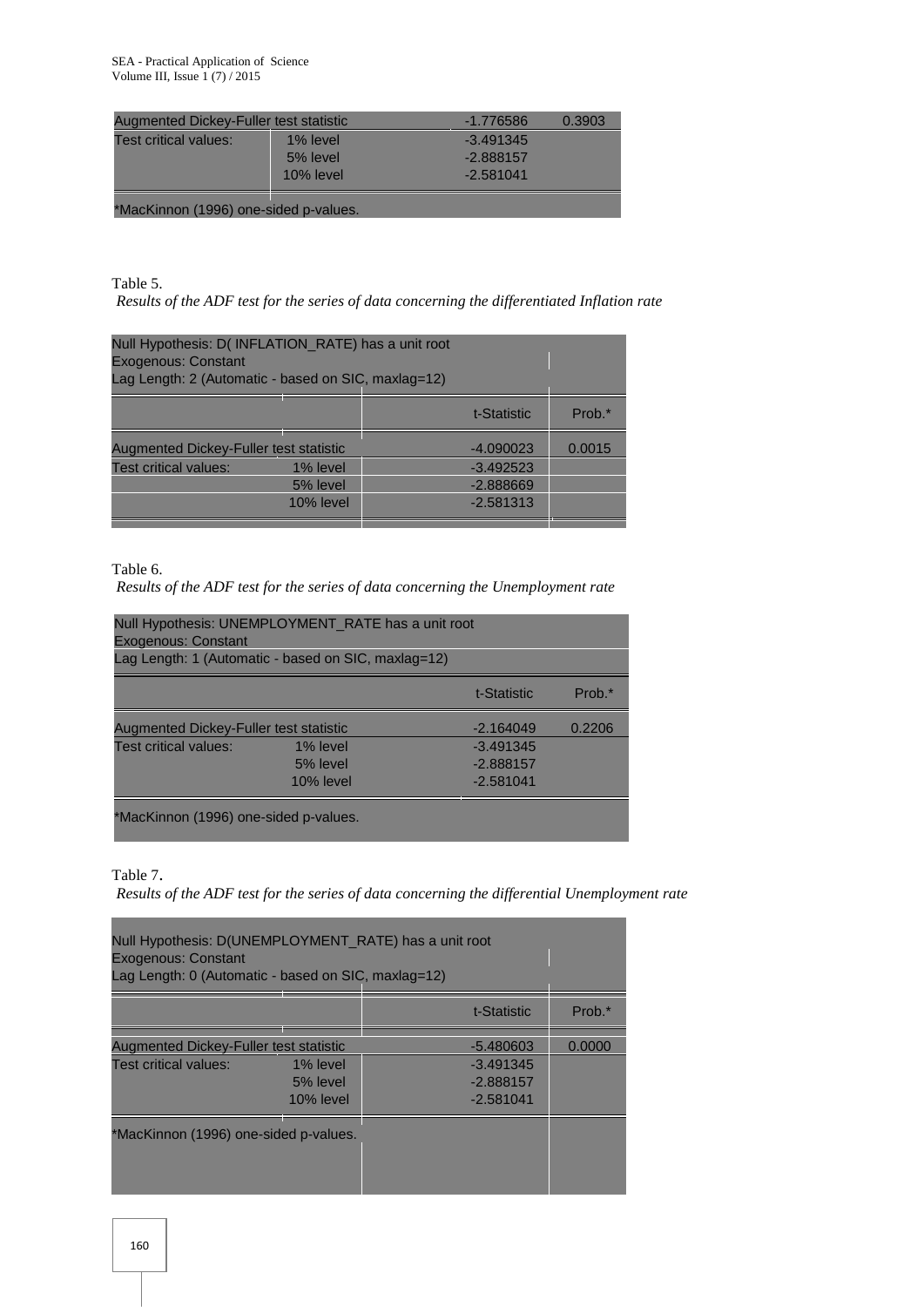#### Table 8. *The estimated coefficients of the VAR model*

| <b>Vector Autoregression Estimates</b><br>Date: 09/06/14 Time: 14:29<br>Sample (adjusted): 2005M03 2014M03<br>Included observations: 109 after adjustments<br>Standard errors in () & t-statistics in [] |              |                                                             |                                               |
|----------------------------------------------------------------------------------------------------------------------------------------------------------------------------------------------------------|--------------|-------------------------------------------------------------|-----------------------------------------------|
|                                                                                                                                                                                                          |              |                                                             | INTEREST_RATE_INFLATION_RATE_UNMPLOYMENT_RATE |
| <b>INTEREST_RATE (-1)</b>                                                                                                                                                                                | 1.295016     | $-0.096907$                                                 | 0.030615                                      |
|                                                                                                                                                                                                          | (0.08385)    | (0.03928)                                                   | (0.03752)                                     |
|                                                                                                                                                                                                          | [15.4443]    | $[-2.46681]$                                                | [0.81599]                                     |
| INTEREST_RATE (-2)                                                                                                                                                                                       | $-0.449792$  | 0.122092                                                    | $-0.027768$                                   |
|                                                                                                                                                                                                          | (0.07370)    | (0.03453)                                                   | (0.03298)                                     |
|                                                                                                                                                                                                          | $[-6.10266]$ | [3.53575]                                                   | $[-0.84199]$                                  |
| <b>INFLATION_RATE (-1)</b>                                                                                                                                                                               | 0.319212     | 1.656481                                                    | $-0.055459$                                   |
|                                                                                                                                                                                                          | (0.14386)    | (0.06740)                                                   | (0.06437)                                     |
|                                                                                                                                                                                                          | [2.21894]    | [24.5774]                                                   | $[-0.86157]$                                  |
| <b>INFLATION_RATE (-2)</b>                                                                                                                                                                               | $-0.228207$  | $-0.701550$                                                 | 0.058379                                      |
|                                                                                                                                                                                                          | (0.14237)    | (0.06670)                                                   | (0.06370)                                     |
|                                                                                                                                                                                                          | $[-1.60290]$ | $[-10.5177]$                                                | [0.91640]                                     |
| <b>UNEMPLOYMENT_RATE (-1)</b>                                                                                                                                                                            | 0.176712     | $-0.091137$                                                 | 1.517806                                      |
|                                                                                                                                                                                                          | (0.18761)    | (0.08790)                                                   | (0.08395)                                     |
|                                                                                                                                                                                                          | [0.94190]    | $[-1.03686]$                                                | [18.0805]                                     |
| <b>UNEMPLOZMENT_RATE (-2)</b>                                                                                                                                                                            | $-0.257730$  | 0.086830                                                    | $-0.551046$                                   |
|                                                                                                                                                                                                          | (0.18885)    | (0.08848)                                                   | (0.08450)                                     |
|                                                                                                                                                                                                          | $[-1.36471]$ | [0.98135]                                                   | $[-6.52100]$                                  |
| $\mathsf{C}$                                                                                                                                                                                             | 0.975225     | 0.080610                                                    | 0.138876                                      |
|                                                                                                                                                                                                          | (0.28415)    | (0.13313)                                                   | (0.12714)                                     |
|                                                                                                                                                                                                          | [3.43208]    | [0.60552]                                                   | [1.09228]                                     |
| R-squared                                                                                                                                                                                                | 0.945132     | 0.988298                                                    | 0.971422                                      |
| Adj. R-squared                                                                                                                                                                                           | 0.941905     | 0.987610                                                    | 0.969741                                      |
| Sum sq. resids                                                                                                                                                                                           | 19.41964     | 4.262582                                                    | 3.888080                                      |
| S.E. equation                                                                                                                                                                                            | 0.436335     | 0.204426                                                    | 0.195239                                      |
| <b>F-statistic</b>                                                                                                                                                                                       | 292.8355     | 1435.727                                                    | 577.8666                                      |
| Log likelihood                                                                                                                                                                                           | $-60.64836$  | 21.99597                                                    | 27.00777                                      |
| <b>Akaike AIC</b>                                                                                                                                                                                        | 1.241254     | $-0.275155$                                                 | $-0.367115$                                   |
| <b>Schwarz SC</b>                                                                                                                                                                                        | 1.414093     | $-0.102317$                                                 | $-0.194276$                                   |
| Mean dependent                                                                                                                                                                                           | 7.203028     | 6.072844                                                    | 5.451376                                      |
| S.D. dependent                                                                                                                                                                                           | 1.810297     | 1.836504                                                    | 1.122383                                      |
| Determinant resid covariance (dof adj.)<br>Determinant resid covariance<br>Log likelihood<br>Akaike information criterion<br><b>Schwarz criterion</b>                                                    |              | 0.000290<br>0.000238<br>$-9.227938$<br>0.554641<br>1.073158 |                                               |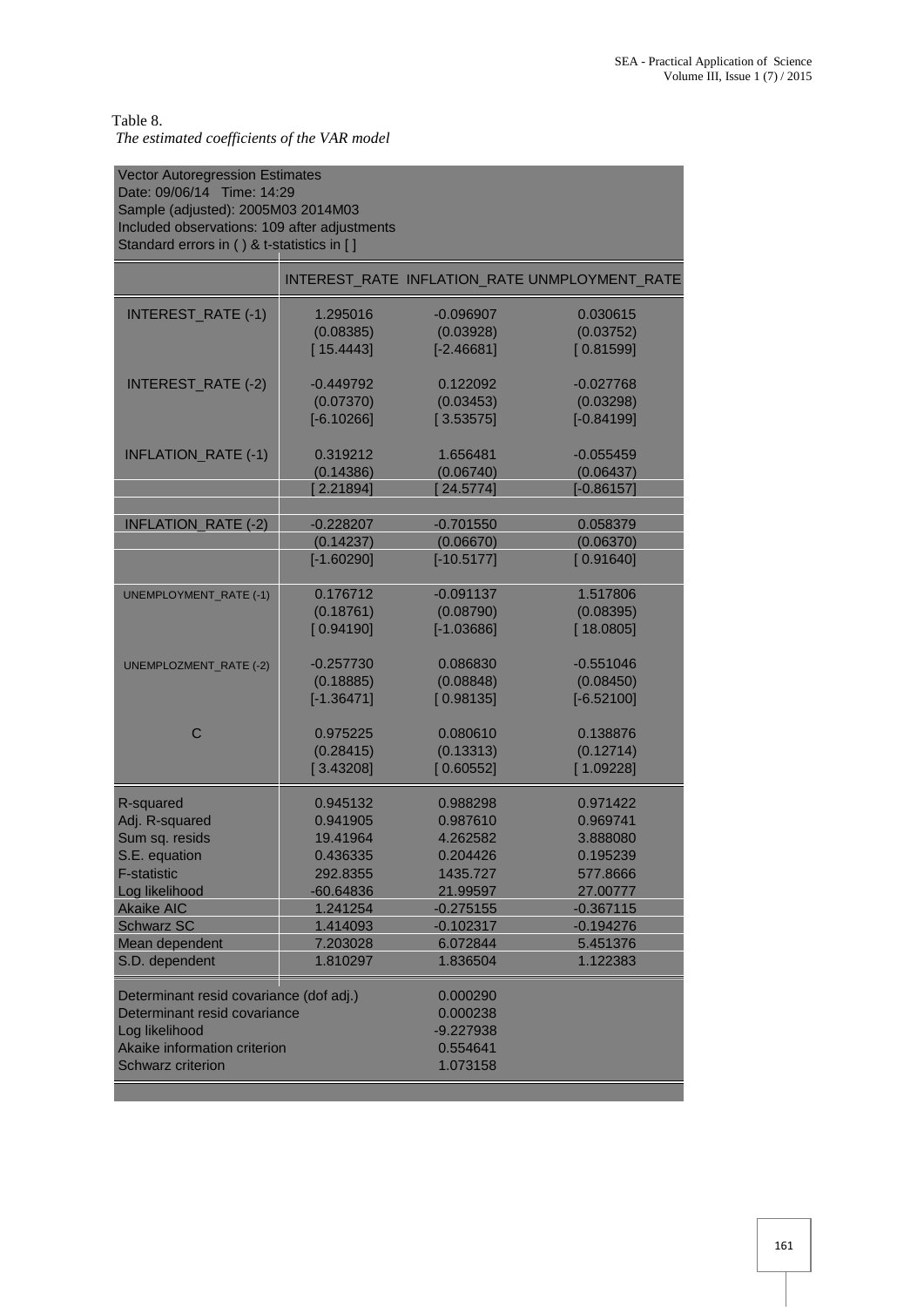SEA - Practical Application of Science Volume III, Issue 1 (7) / 2015

#### *Appendix B*

Figure 1. *Impulse response function of a variable on other variables*

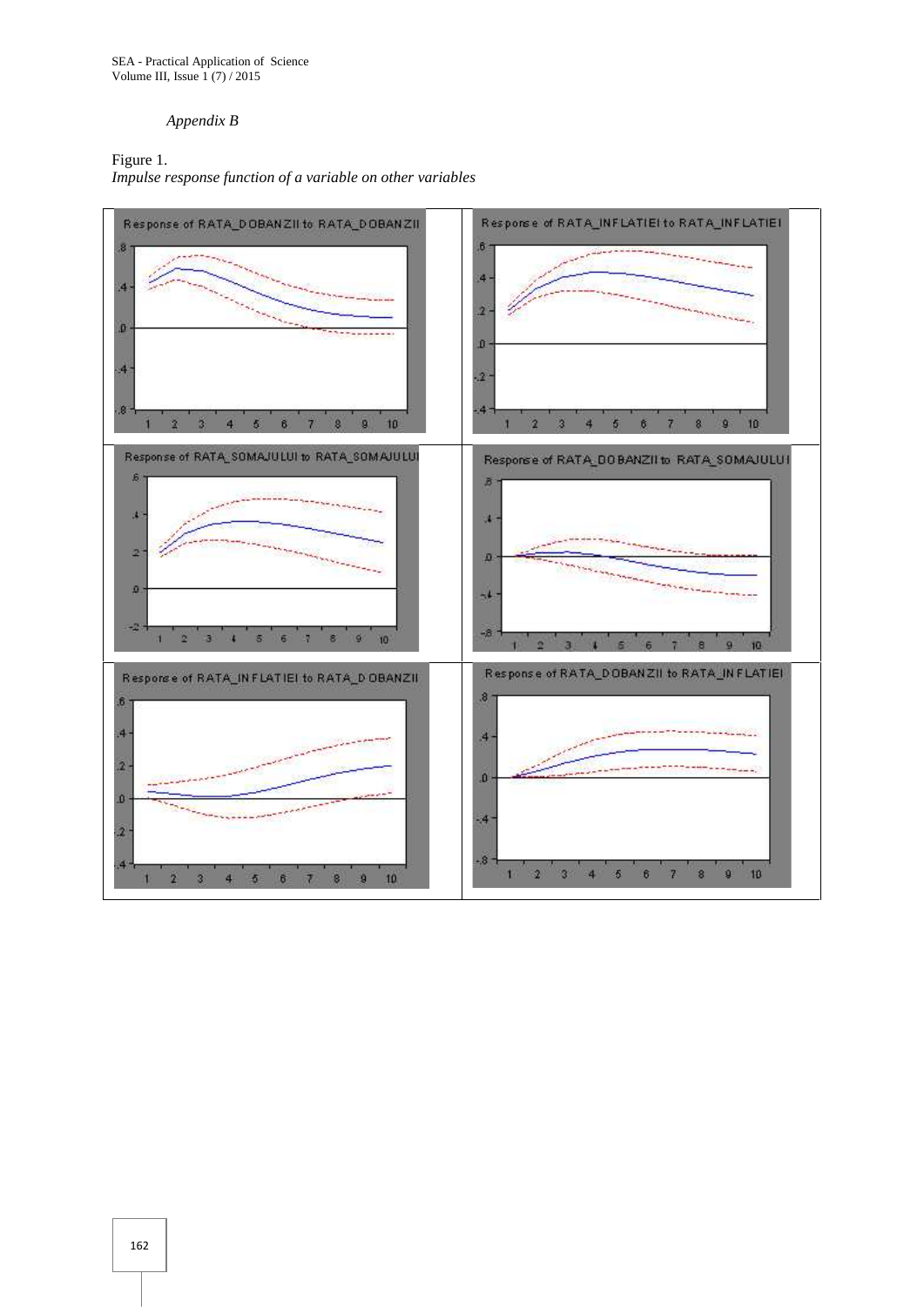#### Figure 2 *Impulse response function of a variable on the other variable*



Response to Cholesky One S.D. Innovations